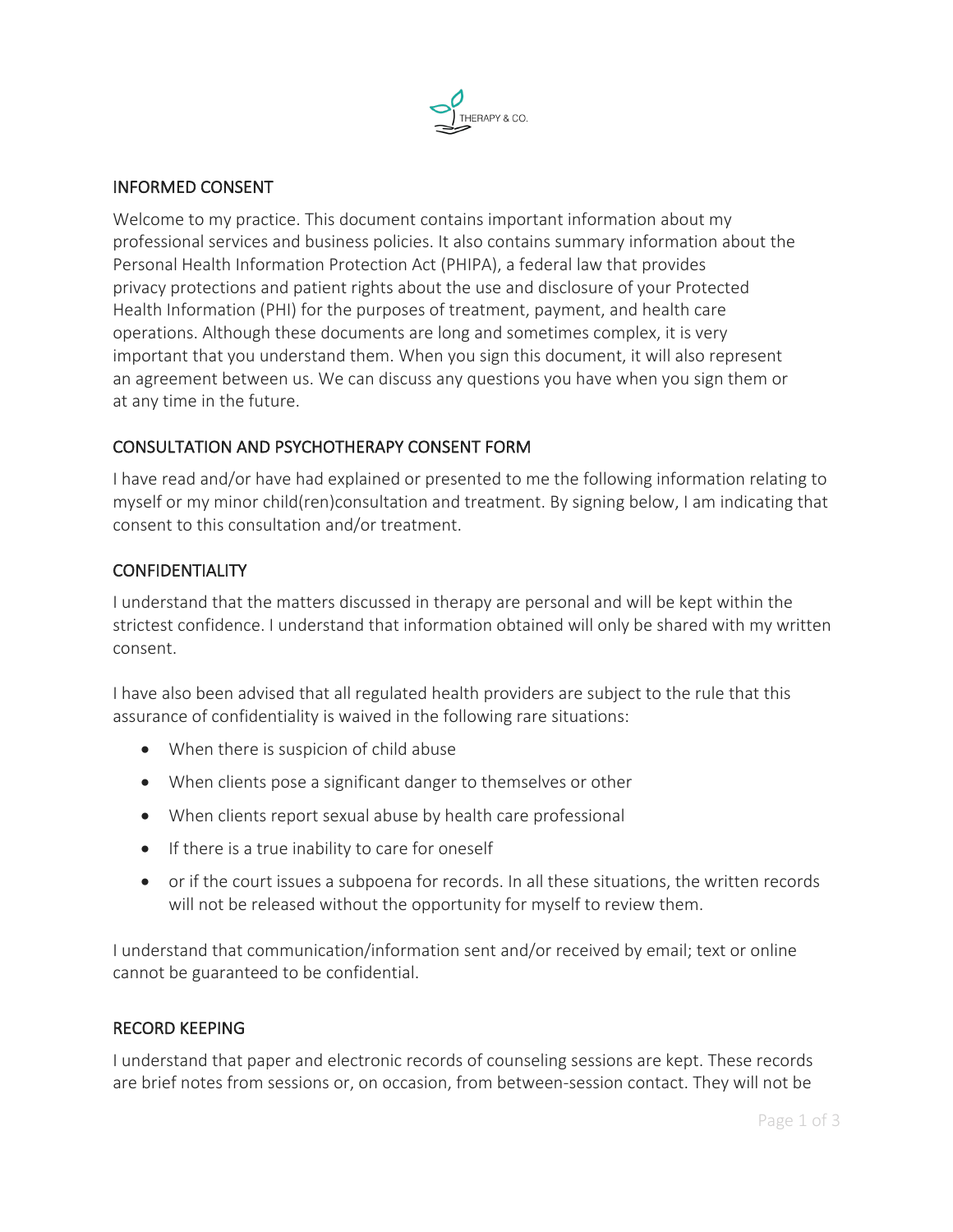

shared except with respect to the limits to confidentiality discussed in the Confidentiality section. Should I wish to have my records released, I will be required to sign a release of information which specifies what information is to be released and to whom. Records will be kept for at least 7 years but may be kept for longer. Records will be kept either electronically on a USB flash drive or in a paper file and stored in a locked compartment.

# CANCELLATION & RESCHEDULING

I understand that the appointment times I am given have been reserved for me, and I will make every effort to attend punctuality. I realize that, in order not to be charged the full fee for a cancelled or rescheduled appointment I am required to call 24 hours in advance of my appointment time and date, and that, if my appointment is scheduled to a Monday, Saturday or Sunday, it must be cancelled by end of working day on the preceding Friday. I understand that cancellation of an appointment must be done by telephone and that I may leave a voice or text message if I am unable to speak directly with my therapist.

## FEE AGREEMENTS

I understand I am responsible for paying for sessions at the time of the session unless prior arrangements have been made. Payment may be made by certified cheque, cash or E-Transfer using the following email address: anitaowusutherapy@gmail.com. A regular fee will be charged in 15-minute increments for additional services rendered at my request outside the therapy, including phone call, text conversations, preparations of special forms and letters, insurance reports, court or appearances. I am aware that when a session is held for a minor with parent/caregiver, payment will be collected directly for the individual for who the service was provided.

#### **INSURANCE**

I understand that insurance for payment is not accepted however a receipt for therapy services will be provided. I may submit the receipt to receive some measure of reimbursement should my policy reimburse for out-of-network providers.

# CONTACTING ME

I understand Anita Owusu is not immediately available by telephone, but I am welcome to leave a voicemail at (905-459-3526), which is checked throughout the day and less frequently over weekends and holidays. Attempts are made to respond to all callers within 24 hours, however, on occasion, it may take up to two days if it is not an urgent matter. If I feel I cannot wait for a return call or it is an emergency situation, please go to your local hospital or call 911. I can also contact Toronto Distress Crisis Centre.